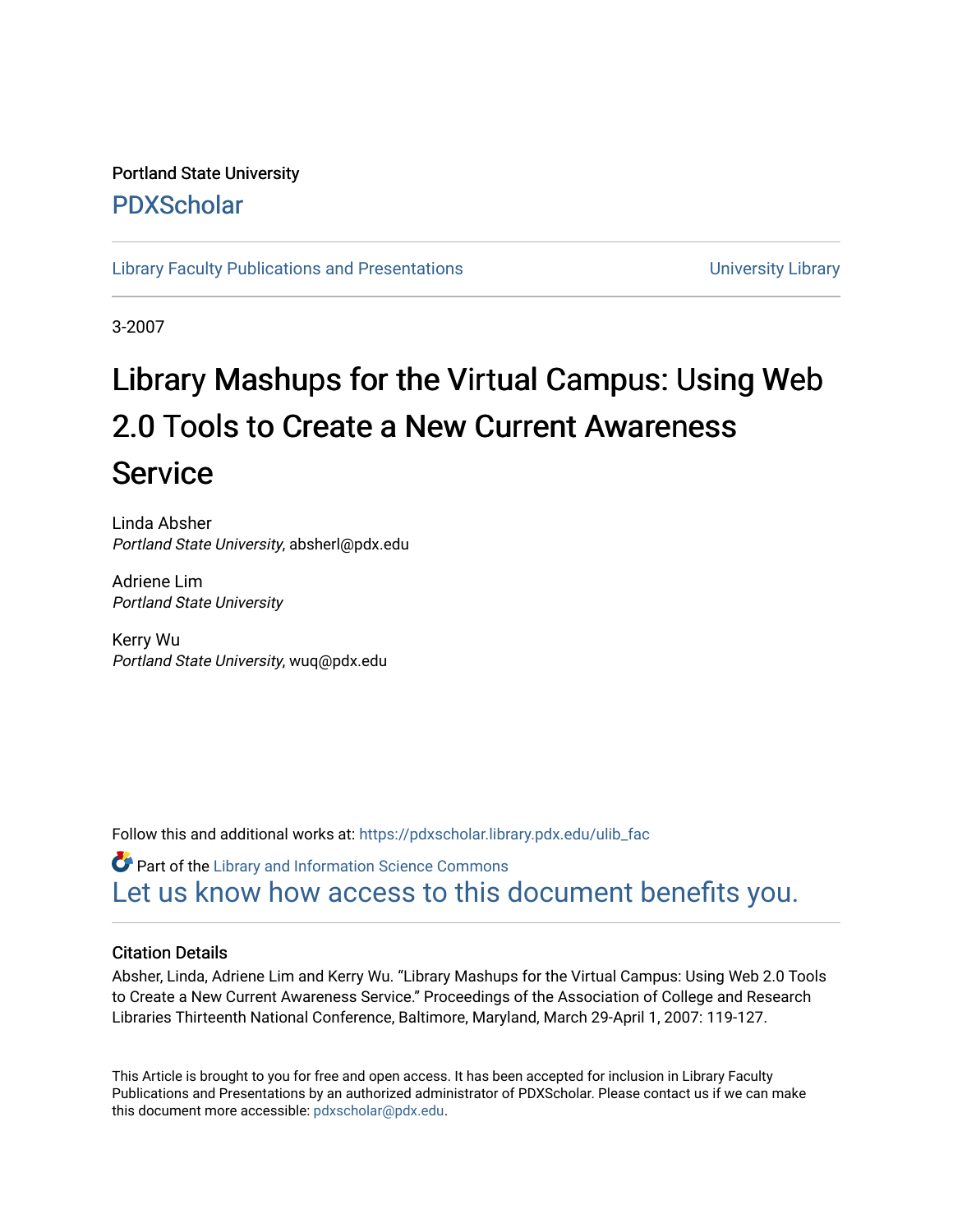# **Library Mashups for the Virtual Campus: Using Web 2.0 Tools to Create a New Current Awareness Service**

# *Linda Absher, Adriene Lim, and Kerry Wu*

## **Abstract**

This article explores the ways academic libraries can exploit Web 2.0 technologies and techniques to create Current Awareness Service (CAS) mashups for campus virtual environments. Described are Portland State University Library's efforts to create a CAS site called "Topic Watch;" the criteria used to select humanities and business content for the project; and an overview of the technology employed to combine data from disparate sources into the service. Also summarized are the challenges and issues the library faced during development and future steps to be taken to incorporate the new resource into the campus virtual environment.

# **Introduction**

The need for academic library support of remote learning continues to expand, as many campuses strengthen distance learning programs and users of all types continue to access library collections and services from offcampus. Users rely on libraries to help sift through sometimes overwhelming amounts of information, but may at times need alternatives to traditional library instruction and reference services. Libraries have responded to this reality by publishing electronic research guides and tutorials while integrating help content and virtual reference services into their Websites. Complementary components of these efforts are Web-based Current Awareness Services (CAS), designed to help time-constrained users keep abreast of the latest developments, issues, and activities related to selected topics in their academic fields.

**Current Awareness Services in Libraries: An Overview** CAS has had a long history in the library world, although mostly within the special and corporate library realm. But what exactly is current awareness? Kemp defines it as:

a system or publication for reviewing newly available documents, selecting items relevant to the needs of an individual or group, and recording them so that notifications may be sent to those…to whose needs they are related (Kemp 1999).

According to Fourie, academic libraries did not historically implement CAS because such services were

*Linda Absher is Humanities Librarian, Portland State University, ewmail: absherl@pdx.edu. Adriene Lim is Systems Librarian/Assistant Professor, Portland State University, email: alim@pdx.edu. Kerry Wu is Business Librarian/Assistant Professor, Portland State University, email: wuq@pdx.edu.*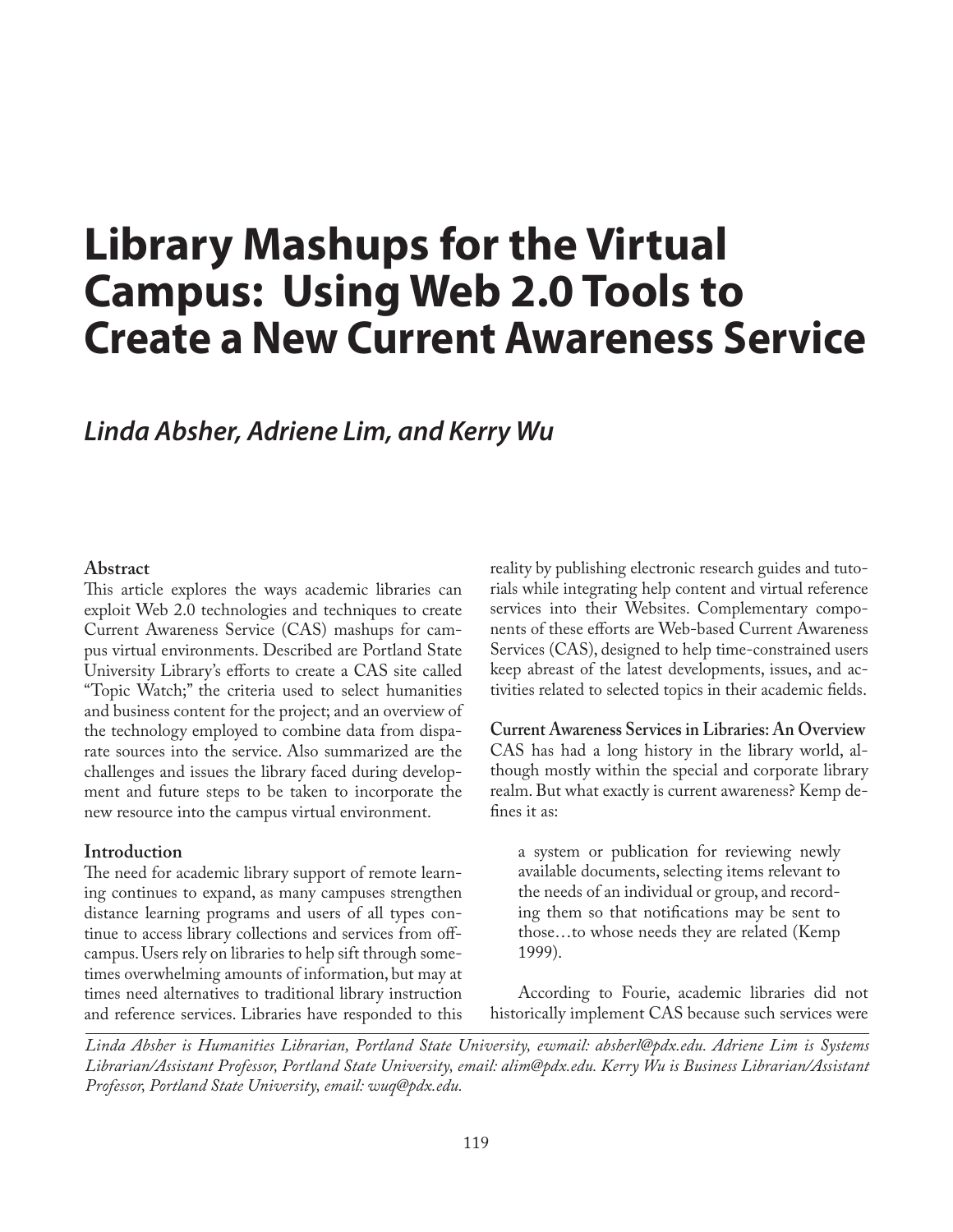paper-based and labor-intensive (Fourie 1999). Before the prevalence of the Internet, CAS entailed a high level of human intermediation to provide a consistent stream of updates, making the service difficult to sustain. However, with the arrival of the Internet and more importantly the World Wide Web, some academic librarians have posited the view that the ubiquity of electronic and online resources makes CAS a relevant and invaluable service for academic libraries. As recently as 1999, Fourie updated the definition of CAS for the online age as:

Selection of one or more systems that provide notification of the existence of new entities added to the system's database or of which the system took note (e.g., documents, Websites, events such as conferences, discussion groups, editions of newsletters). Current awareness services automatically notify users or allow users to check periodically for updates (Fourie 1999).

In terms of CAS during the pre-Web 2.0 era, academic librarians provided services still requiring constant intermediation, such as monitoring a variety of online services, filtering results, and delivering updates via an electronic list or e-mail updates (Fourie 1999; Williamson 2004). With the advent of Web 2.0 technologies and their abilities to push and pull content in new ways, CAS mashups give libraries the potential to maintain CAS offerings for end users with less need for significant intervention.

# **Web-based Current Awareness Services in Academic Libraries**

Most electronic CAS offered by academic libraries to date provide literature/title updates from table of content resources or alert users to new library acquisitions, with blogs being an increasingly preferred delivery mode. Three services stand out as noteworthy: Zetoc from the University of Manchester and the British Library; E-Commerce Alert from the University of Alberta; and Trial Ad Notes, authored by a librarian at the University of Washington's School of Law Library.

*Zetoc:* A CAS providing relevant literature titles by way of the British Library's Electronic Table of Contents, Zetoc is a joint project of the University of Manchester and the British Library. Subscribers are not only apprised of new titles via a search of its database or via e-mail alerts, but are also provided with an OpenURL article link and/or a link to document delivery options available with the British Library. Recently a RSS (Really Simple Syndication) journal service feed was added, syndicating new arrivals into Zetoc. Along with citations, subscribers receive the bibliographic citation information as well as document delivery options (Apps 2006).

*E-Commerce Alert:* Developed by the University of Alberta libraries, E-Commerce Alert was devised to help students and faculty cope with an overabundance of e-commerce information resources, particularly from electronic newsletters. With librarians as intermediaries, subscribers receive e-mail alerts with irrelevancies and repetitive information removed. Though Williamson does not describe in detail the process by which librarians filter the information, she admits the service is "labor-intensive" and takes "a disproportionate amount of time." However, she asserts that once the initial focus was improved, the intermediation time was significantly reduced (Williamson 2004).

*Trial Ad Notes:* One library-related blog specifically labeling itself as a CAS is Trial Ad Notes. Begun in 2005, it provides faculty and students with updates regarding legal and trial advocacy information. Though the author is unclear as to its impact upon her target audience, she mentions it is "too early" to determine if the service warrants the time involved, implying intermediation may be too unwieldy to continue the service (Wisner 2006).

Though not specifically labeled a CAS, many libraries use Web logs (or "blogs") and RSS feeds to update or alert readers about new journal holdings, articles, book titles or general library news. In the article "This Just In", Gerry McKiernan lists some services that could be construed as CAS, such as new acquisition RSS feeds from the University of Louisville Libraries and the Hong Kong University of Science and Technology (McKiernan 2005). At the time of this writing, there is a dearth of information in the library literature about any library CAS involving the merger or mashup of Web 2.0 technologies or tools.

# **Background and Definitions**

Web 2.0 is broadly defined as "second-generation Internet-based services," which includes social networking sites, wikis, tagging, podcasts/videocasts and other interactive services, technologies that are currently popular topics in the library world (Wikipedia 2007). These new applications and their associated RSS feeds are being leveraged by many users to access content in innovative ways. Libraries are taking advantage of these developments as content continues to evolve from its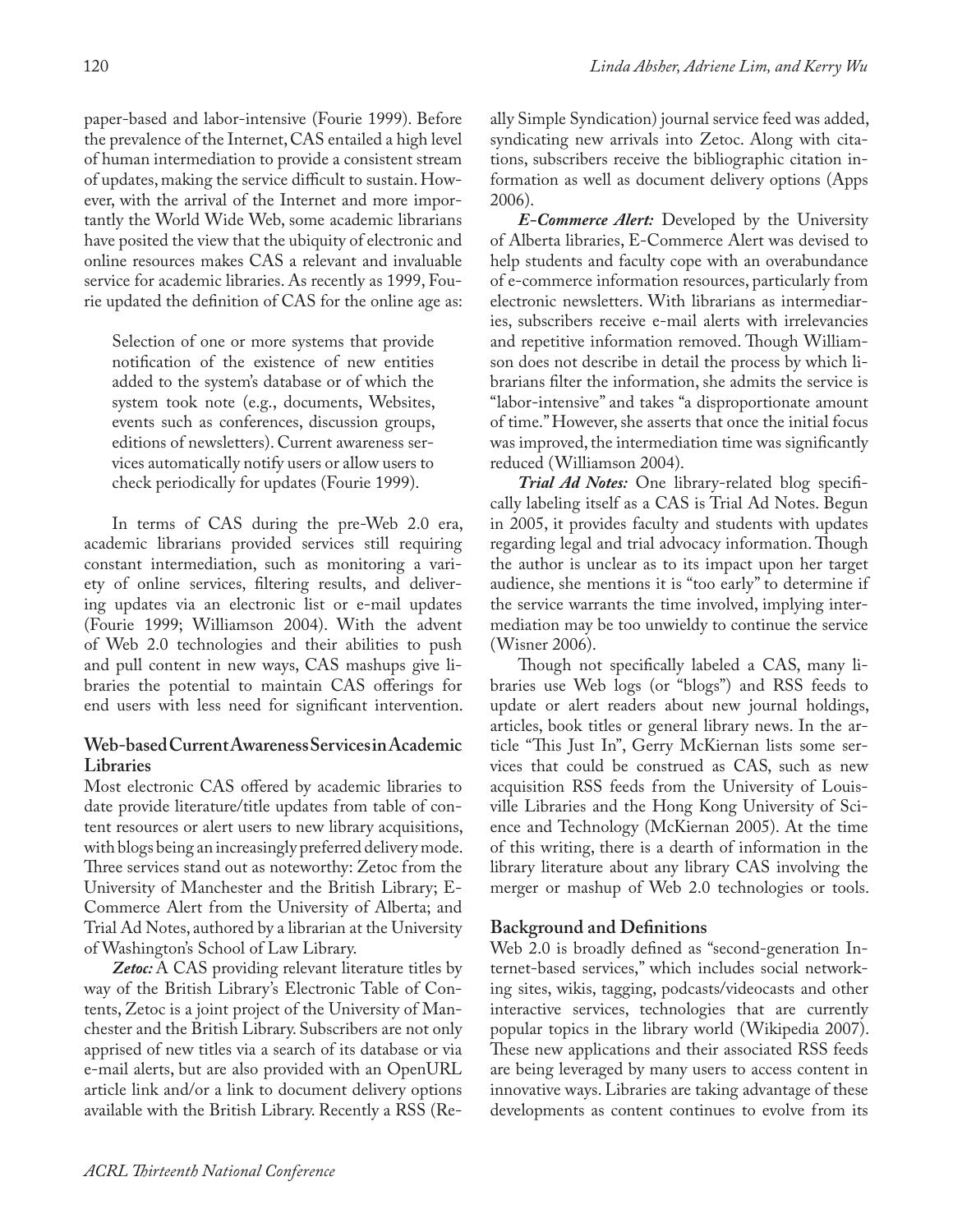location-bound past to its dynamic, just in time, re-usable present and future. Many content providers currently employ RSS to create resources to provide users with updates without the need of an external RSS feed reader, embedding content directly into a Web page. (Please note that the aforementioned definition of Web 2.0 and subsequent definitions in this section, unless listed otherwise, come from the well-known Web 2.0 site, Wikipedia.)

#### *Really Simple Syndication (RSS)*

From the latest weather forecast to the most recent blog post, RSS is the backbone by which Web content providers deliver the latest updates. RSS is an XML format designed to allow online content generators to syndicate and distribute news and/or other types of information. The typical RSS file describing a feed or "channel" contains three mandatory elements: a title, the URL and a description (Pilgrim 2002). Other elements or tags are optional (Tennant 2003). The format's popularity is primarily due to the fact that it allows Web publishers to stream their content to subscribing readers, rather than forcing the user to periodically check websites for updates. When RSS use first became widespread, most users had to use an intermediary program called a reader or aggregator which detects updates from subscribed sites. To subscribe, one simply adds the URL or RSS feed information to their aggregator, which then checks and displays updates from the site. To view updates, readers visited their aggregator on the Web (such as bloglines.com, my.yahoo.com, etc.) or launched it as an application (i.e., iTunes, Thunderbird, etc.). Though this is still the case, users may now use RSS-enabled browsers to subscribe to feeds, while some content providers embed RSS-derived content directly into a web-based resource.

#### *Blogs*

A blog or Web log is a "user-generated website", usually commenting upon subjects of the user's choosing, with entries posted in a journal format in reverse chronological style. Though mostly textual, many blogs focus on other formats, such as video (videocasts), audio (podcasts) and photos. Most, if not all, blogs use RSS to syndicate their content.

#### *Podcasts and Vodcasts*

Podcasts are files that are gradually replacing the oldfashioned, static Web recordings. Vodcasts, or Videocasts, are relatively new, and offer video content. As broadband access becomes more readily available, vodcasts will surely gain momentum in the near future.

#### *Wikis*

Wikis are websites "that allows the visitors themselves to easily add, remove, and otherwise edit and change available content...." Due to its collaborative environment, offering a means for users to modify content, wikis fall into the array of tools associated with Web 2.0. Perhaps the most well known wiki is Wikipedia, a site originating in 2001 which is now the largest reference Web site on the Internet (Wikipedia).

#### *Social Bookmarking*

Social bookmarking is a method whereby users share resources and links with others via a Web site. Users store, share, and even categorize their resources with a homegrown classification system (often called "folksonomy" or "tagging"). Though subjects are often criteria for social bookmarking sites, format (i.e., videos, images, music, etc.) is often the basis for building such sites. Arguably the most famous example would be del.icio. us. According to the site, "the primary use of del.icio. us is to store your bookmarks online, which allows you to access the same bookmarks from any computer and add bookmarks from anywhere" (del.icio.us).

#### *Mashups*

The term "mashup" is used in the music world referring to the combination and/or remixing of existing musical elements into a new form, according to many experts, but now has been adopted by information technologists to refer to new Web applications or sites created through the combination and re-use of data and/or functionality from two or more disparate and usually third-party Web sources (Fichter 2006; Wikipedia 2007). With the abundance of human energy, creativity, and knowledge unleashed in public sites on the Web, the proliferation of mashup services capitalizing on highvalue content and functions was perhaps inevitable. Sources for mashups include: content extracted with Application Programming Interfaces (APIs) from existing Web services; data streams from blogs, wikis, and other social networking and news sites delivered via RSS feeds; and Web pages "screenscraped" to harvest desired information. A substantial list of mashups is available on ProgrammableWeb, where growing numbers of APIs available for mashups are also registered.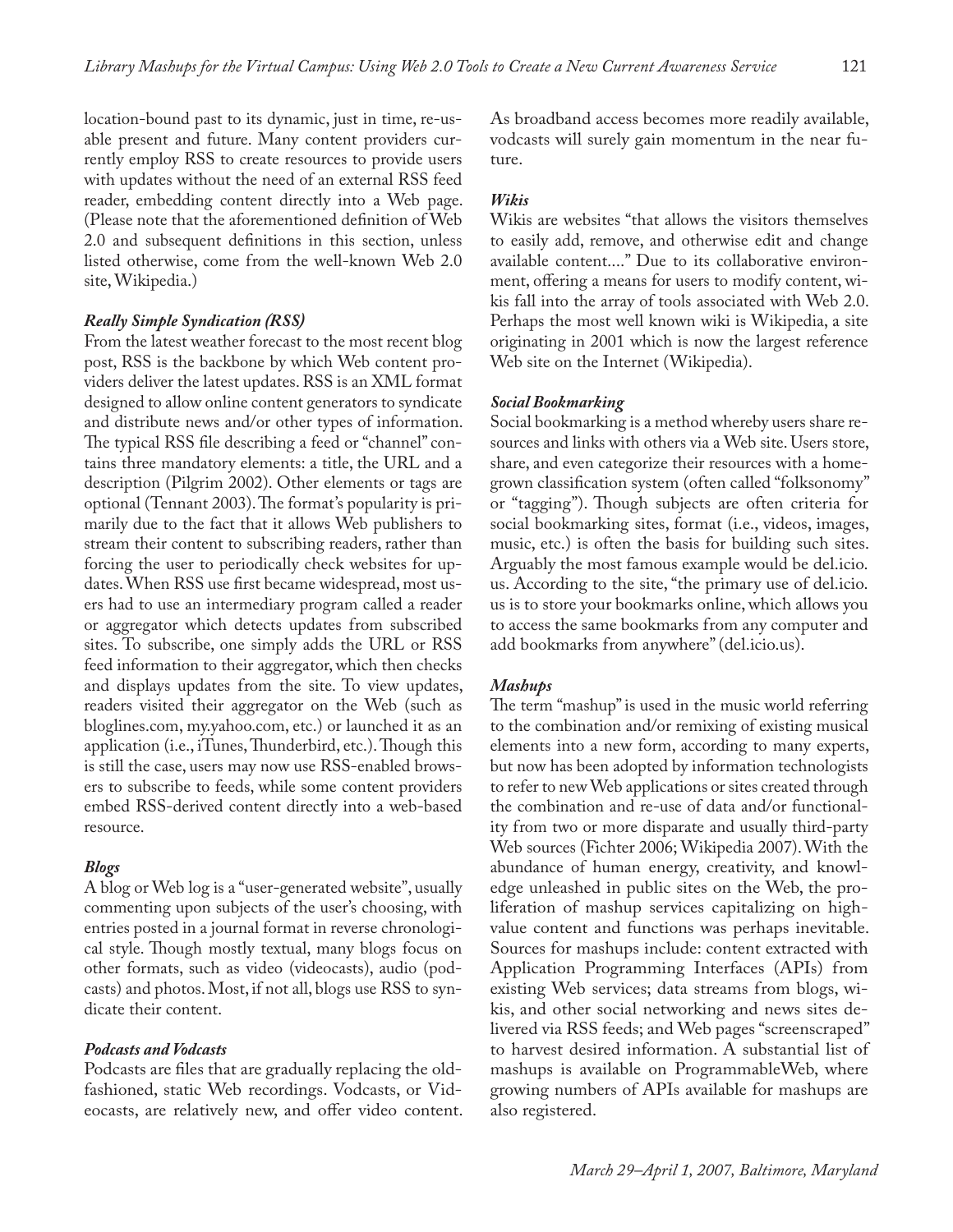There are seminal articles that describe the concept, vision, and implications of Web 2.0 and its relationship to Library 2.0. The Talis white paper "Do Libraries Matter? The Rise of Library 2.0" defines Library 2.0, discusses the challenges libraries face in a new technological environment, and concludes libraries must "evolve and begin to deliver its services in the ways that its modern users expect" (Chad and Miller 2005). Talis is optimistic the new information environment is not a threat to libraries, but offers "great opportunities for progressive libraries to reach out…and to engage with an increasingly literate body of information consumers" (Miller 2006). Paul Miller, the Talis "Technology Evangelist" points out "there is much of value with which libraries should be seeking to engage, that participation doesn't just come from the users, but also from all parties in the information industry." (Miller 2005). In his twelvepage Library Technology Report entitled "Web 2.0 and Libraries: Best Practices for Social Software," Michael Stephens examines the definitions, implementation, and best practices for Web 2.0 tools such as blogs, RSS, instant messaging, wikis, and Flickr (Stephens 2006).

Blogs also serve as an information service, providing library updates; forums for book discussions; listings for popular or award-winning books; a feedback tool for soliciting comments and conducting polls; and as a current awareness aid. (Kajewski 2006). Some libraries have gone further by converting the library Web site, or at least part of it, into a blog. The Ann Arbor District Library not only has a homepage that looks like a blog, it offers in its "Catalog" section, three separate blogs on books, audio resources, and videos. University of Minnesota supports blogging by faculty, staff and students; its UThink site contains approximately 4,000 blogs with over 8,000 authors (Coombs 2006).

An early article about RSS is Karen J. Bannan's aptly titled "RSS" in the January 2002 issue of *EContent*. (Bannan 2002) Since then there has been a plethora of articles on various Web 2.0 applications and how libraries exploit these technologies to provide innovative services. Some libraries provide simple new titles alerts (for example, Catalogue RSS from Curtin University of Technology Library), while others, such as the Hennepin Public Library, offer a comprehensive list of RSS feeds ranging from library events announcements to subject guides updates (Kajewski 2006). In their recently published article, Corrado and Moulaison explain how they succeeded in integrating RSS feeds of new subject-specific books into the campus course management system (Corrado and Moulaison 2006). For additional information about RSS feeds and libraries, visit the RSS(sm): Rich Sites Services Web site (McKiernan 2004).

Wikis can benefit both librarians and their users. Examples of wikis made by and for librarians include LISWiki Library Instruction Wiki and Library Success, A Best Practices Wiki. Wikis intended for library users include Ohio University's Biz Wiki, BookLoversWiki from Princeton Public Library (Kajewski 2006), and Subject Guides from St Joseph County Public Library (Coombs 2006).

Libraries can use podcasts to provide database trainings, weekly updates, book reviews and/or interviews with users or other personalities, recordings of presentations, lectures and tutorials, library self-directed tours, and more. Public libraries are especially proactive in exploring the use of podcasts to reach out to teens. For example, LibraryLoft Podcasts from the Public Library of Charlotte and Mecklenburg County highlights "news, programs, and commentary created by and for teens," while the podcast from Cheshire Public Library) is "a teen-driven cultural magazine featuring teen writers, musicians, reviewers, commentators, and more." Lansing Public Library, on the other hand, has a podcast for each of its four main programs.

Public libraries, such as the Orange County Library System are also taking the lead in integrating digital video and vodcasts into their services (Kajewski 2006). Another multimedia movement to provide content and encourage library involvement is YouTube. Denver Public Library recently held a YouTube Contest for young adults.

Social networking and bookmarking sites (e.g. del. icio.us, ma.gnolia.com, FURL, rawsugar.com) are also a popular theme in the library literature. However, many articles have been written about how social networking and bookmarking sites can benefit library services, but few are available about what people have actually done to promote such services. Rachel Bridgewater mentions, in her presentation at the 2006 Online Northwest conference, that the reference department at her library has a del.icio.us account that serves as an internal knowledgebase. Another project is PennTags from the University of Pennsylvania, a "social bookmarking tool for locating, organizing, and sharing" favorite online resources from members of the Penn Community. UPenn-affiliated members can collect and maintain URLs, links to journal articles, and records in their online catalogs. (Salo 2006)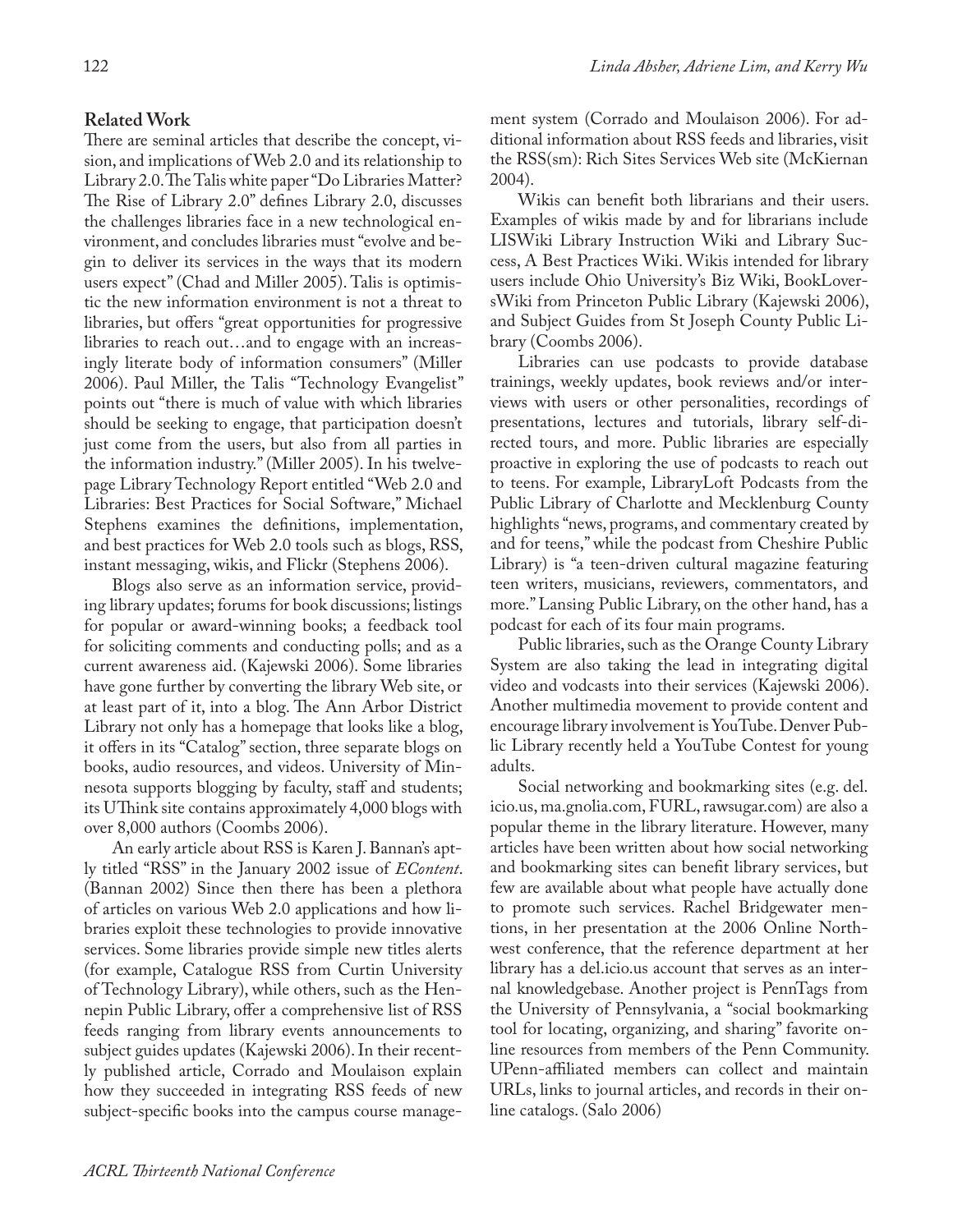Some libraries have developed mashups with Google Maps, such as Libraries 411, a mashup of public library directory and Google Maps (Fichter 2006). Darlene Fichter lists several ways libraries can take advantage of "a map mashup, such as providing a map of walking tours for their area with links to archival photographs and books in their collection," or using "color-coded pushpins to indicate which branches are currently open at any given moment." Fichter also suggests that libraries create non-map mashups, such as an RSS mashup mixing and displaying feeds from multiple sources, or a mashup pulling together "top links, photos, and stories for their community by using a variety of data streams on topics pertinent to users," similar to services offered by DailyMashup and Diggdot. Libraries still seem however, to be at the beginning stages. For example, Ann Arbor Public Library offers a mashup combining new book RSS feeds and book cover photographs (Fichter 2006). Additional Information about library-related mashups is searchable via keyword on the ProgrammableWeb, as well as other sites such as Technorati.

Some vendors and consortia actively encourage the creation of library mashups. Go-go Google Gadget, the winner of the Mashing up the Library 2006 contest sponsored by Talis, provides little wedges of personalized library-related information to be displayed on a personalized Google homepage. Book Burro, a Firefox extension, won the 2nd prize of the OCLC 2nd Annual Software Contest, enabling users to check prices of a book from online stores such as Amazon.com and Half. com, as well as viewing the book's availability from the local library.

#### **Building the New Current Awareness Service**

The availability of powerful new Web 2.0 tools and techniques for automating content inspired the Portland State Library to explore whether its traditional new-titles alerts could be combined with subject-specific content from Web sites and custom search queries into a convenient, interactive CAS interface.

The library hoped to build components leveraging the latest advances in Web 2.0 technology, especially ones that could be exploited to minimize the need for ongoing human intervention, in order to create a content-rich Current Awareness Service (CAS) that would be sustainable for long-term use.

With a plan to use selected RSS feeds as major building blocks for the content, the idea for a CAS mashup called "Topic Watch" was formed. Project participants chose Business Research and Film Studies as proof-of-concept topics. The library hoped to move beyond what are now well-documented efforts to create and consume RSS data in a library context, to incorporate filtered search results from the library's federated searching system and from Google Custom Searches to offer a new type of CAS tool.

#### *Technical Overview of the Service*

The creation of a presentation framework with embedded RSS feeds seemed to be a natural fit for the mashup's first stage, since it allowed librarians to leverage their existing del.icio.us collections of topical RSS feeds. External RSS feeds for CAS had been used previously on the Portland State Library's Web site, but only in a rudimentary fashion, using the RSS-aggregator functionality within the Library's Millennium Integrated Library System from Innovative Interfaces. The aim of the first stage of the project was to build a more extensive framework with the same look and feel of existing interfaces, one that would provide users with structured CAS results tailored specifically for topics of interest in their academic disciplines. In addition, the project participants planned to group retrieved RSS items by type; e.g., blog posts, images, podcasts, etc., similar to the integrated design used in Google's SearchMash pilot project. Presentation of the content is achieved with a combination of dynamic HTML, Cascading Style Sheets (CSS), and Asynchronous JavaScript and XML (AJAX). The majority of CAS content in this phase of the project was gleaned and integrated into the interface using PHP scripts that enabled the Library to screenscrape and cache static content, to retrieve and parse RSS data from external content providers, and to tap into third-party APIs.

This project provided an opportunity for the library's newly hired Programmer/Analyst, Michael Flakus, to experiment with custom search queries using the APIs of major Web service providers (e.g. Google and Yahoo!) and Serials Solutions' Central Search federatedsearching product. The chosen topic of Film Studies, for example, lends itself well to the inclusion of new content, images, and videos using Google, Flickr, and YouTube, respectively, all of which offer associated APIs for developers. The most important exploration, however, was with the Central Search system. The library uses Central Search for its locally named Multi-Search federated searching system, and is designing search filters that will target licensed databases and date ranges most appropriate for the selected topics. Users' searching results will be presented in a prominent way within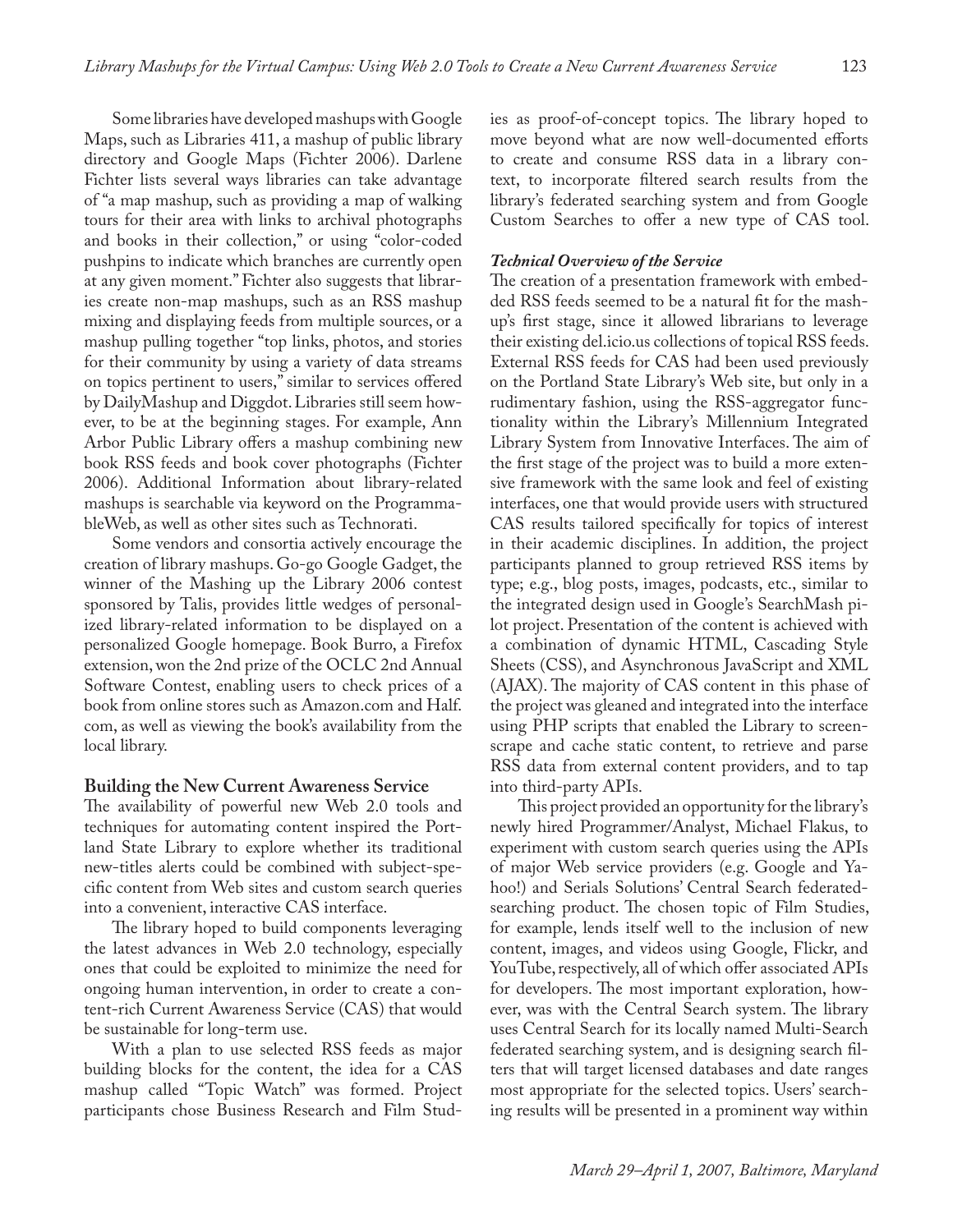## *Selection of Resources*

During the planning stage, the library envisioned profiling this service by presenting an array of RSS feeds featuring interdisciplinary topics to targeted users (undergraduates, graduate students, and faculty). The CAS content was to have been guided by their RSS selections. However, during development, the library decided instead to use specific feeds with comprehensive coverage and offer less choice over the selection of RSS feeds offered to users. To compensate for the lack of personalization, we decided to instead rely on the librarians' knowledge/experience as faculty liaisons, instructors and subject specialists. At this juncture we intend to provide this service as a beta product, with the hope of refining and expanding our resources and selectivity options with user feedback

#### *Selecting Content for Business*

Business Source Premier, with its extensive coverage, high percentage of full-text, and the capability to generate RSS feeds for search alerts, was deemed a natural choice for the service. Compendex was also selected because it contains articles on technology management, an area of research interest for some School of Business faculty as well as the subject of some coursework.

The business blogs and Web sites were selected based on possible faculty interest and the prestige/ reputation of the sources. For example, HBS Working Knowledge from the Harvard Business School "offers business practitioners a first look at cutting-edge research and thinking from more than 200 HBS faculty." (Harvard Business School). Knowledge@Wharton is a similar site gathering the latest business insights, information, and research from a variety of sources, including analysis and interviews with industry leaders and faculty (Wharton School). Fast Company, a unique magazine that focuses on "new products, new services, and new ways of doing business," provides fresh insight into innovative people and ideas (FastCompany).

# *Selecting Content for the Humanities*

The resources selected for Film Studies are a mix of licensed databases and publicly available Web sites, including static and searchable resources. Though publicly available, the Web sites selected are highly regarded and considered very scholarly within the Film Studies community. Though there is strong interest on campus for Film Studies, currently there is no degree offered or even an integrated curriculum for the subject. Filmcentric courses are taught by a variety of departments, from Political Science to Communication Studies, with the emphasis usually on a topic (e.g., "Asian Women in Film") rather than the medium. One exception is the Portland State University English Department, which offers a smattering of Film Studies courses. Because of the lack of a cohesive curriculum, the resources used for this project are purposefully broad, covering a wide array of Film Studies topics.

## *Challenges Encountered*

Versatile applications of Web 2.0 technologies and content hold exciting promise for libraries. However, Huwe argues that best practices for blogs, RSS, and SDI (Selective Dissemination of Information) should "emphasize a personal touch." The information delivered must be "substantive, on-point" for the user community and the tools must be able to create an opportunity to build interpersonal communication with users over the long term" (Huwe 2006). Although the library is trying to personalize the CAS content as much as possible, it admittedly does wish to reduce (though not eliminate) the need for intermediation. This will lead inevitably to content that cannot be guaranteed to be "substantive, on-point" at all times for the user community. It also means that the CAS will be relying heavily on automated content through RSS feeds and other third-party services that may not always be stable or predictable.

Free utilities, scripts, and tutorials exist on the Web to support amateur mashup creation, but construction typically requires at least an intermediate level of knowledge if not advanced skills in Web development and programming. This is a drawback, obviously, for many libraries with little or no Web programming support. The library recently hired a programmer analyst who was enlisted to work on the project. However his expertise is in the development of Web applications and not with library-related programming.

Because some licensed database providers only support e-mail alerting services and have yet to offer reliable RSS feeds and public APIs, the participants foresee the necessity of including some static, traditional instructions for configuring e-mail alerts for these resources on the CAS site. Since much of the content from libraries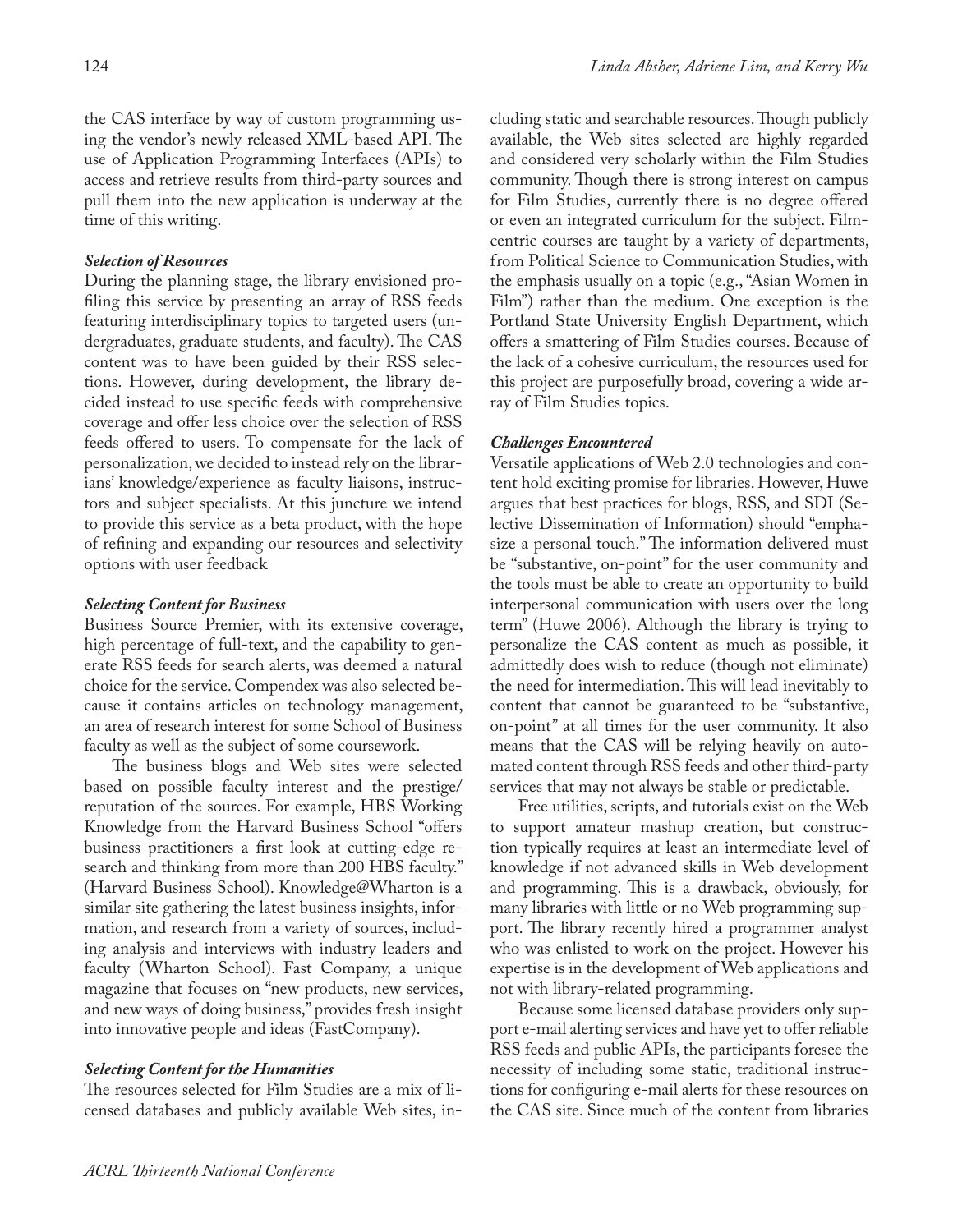comes from licensed resources, the limited access to automated data streams is an obstacle.

The library's Integrated Library System (ILS) offers built-in functionality for external RSS aggregation and display, but the library has not yet implemented an "RSS Builder" product that would allow automatic creation of the library's own RSS feeds. Without this functionality and a direct querying method for bibliographic data via Web programming, the library was forced to create its New Titles RSS feeds via other methods, which padded the development time.

There is also concern in the library literature over relying too heavily upon RSS as a content retrieval/selection tool, due to the inconsistent and repetitive use of keywords, particularly within blog threads. In the article "Are Raw RSS Feeds Suitable for Broad Issue Scanning?" the authors warn that "data cleansing" (which for most libraries means intermediation) is necessary for efficient broad issue scanning (Thelwall, Prawbowo, and Fairclough 2006). Though issue analysis is important to our constituents, the broader scope of academic research is paramount. However, the drawbacks discussed in the article should be a warning not to rely solely on RSS to provide current content at this time. It seems at the time of this writing, complete removal of human intervention from CAS is an impossibility.

#### **Campus Virtual Environments and Future Steps**

Implementation of the final product includes efforts to integrate the "Topic Watch" service into the campus's portal and learning management systems, as well as the library's electronic course reserves system.

The library maintains its own tabbed section within the myPSU portal, which is based on SCT's Luminis platform and scheduled to be released for beta-testing in early 2007. Library content has been built into the new portal in the form of multiple channels; e.g., My Library Accounts, Research Basics, My Research Databases, News and Events, etc. Plans are to incorporate the CAS elements as optional channels to which users in different academic programs may subscribe and arrange on their customized portal pages. Channels may be populated using RSS feeds, including custom-bundled RSS feeds, another factor to explore as the project progresses.

Some library content, such as persistent links to full-text articles and links to virtual reference services, is now delivered to users enrolled in online courses via WebCT and Sakai as simple links leading to the library's Web site, but the inclusion of customized library services and resources, such as the new CAS content, offer viable opportunities to market the value-added benefits academic libraries can bring to users and to build the case for more granular, programmatic integration in the future.

#### **Conclusion**

The concept of using Web 2.0 mashups to provide CAS content is promising, especially for libraries that have found the costs and efforts to maintain these services too prohibitive in the past. By synthesizing and displaying RSS feeds from selected sources and using the APIs from major services to present structured search results, libraries can automate major portions of the CAS content rather than tend to this manually. The mashups will benefit users, the authors believe, because users will no longer have to subscribe to multiple feeds, perform CAS-related searches in separate interfaces, and receive numerous e-mail alerts. Instead, they will be able to use the CAS mashups to retrieve search results about their topics and view librarian-selected content from feeds all in one convenient place. There are certainly pitfalls that may be encountered while trying to build and deploy the CAS mashups—not the least of which is the need to rely on external sources to provide stable feeds. But as long as libraries expect to use mashups to reduce, not eliminate, librarian intermediation, the inherent risks may be worth the gains for this type of complementary service.

#### **References**

- Andrews, Jesse. "Book Burro." Available from http://bookburro.org/ (accessed January 2007).
- Ann Arbor District Library. Available from http://www.aadl. org/ (accessed January 2007).
- Apps, Ann. 2006. "The New Zetoc RSS Service. *D-Lib Magazine* 12, (5) (accessed January 2007).
- Bannan, Karen J. 2002. "RSS." *EContent* 25, (1) ( January): 30.
- Biz Wiki. Available from http://www.library.ohiou.edu/subjects/bizwiki/index.php/Main\_Page (accessed January 2007).
- Blyberg, John. "Go-go Google Gadget!," http://www.blyberg. net/2006/08/18/go-go-google-gadget/ (accessed January 2007).
- Bridgewater, Rachel. "A Little Help From Your Friends: An Overview of Shared and Social Bookmarking." Available from http://www.vancouver.wsu.edu/fac/bridgewa/present/onlinenw2006/socialbookmarks/ (accessed January 2007).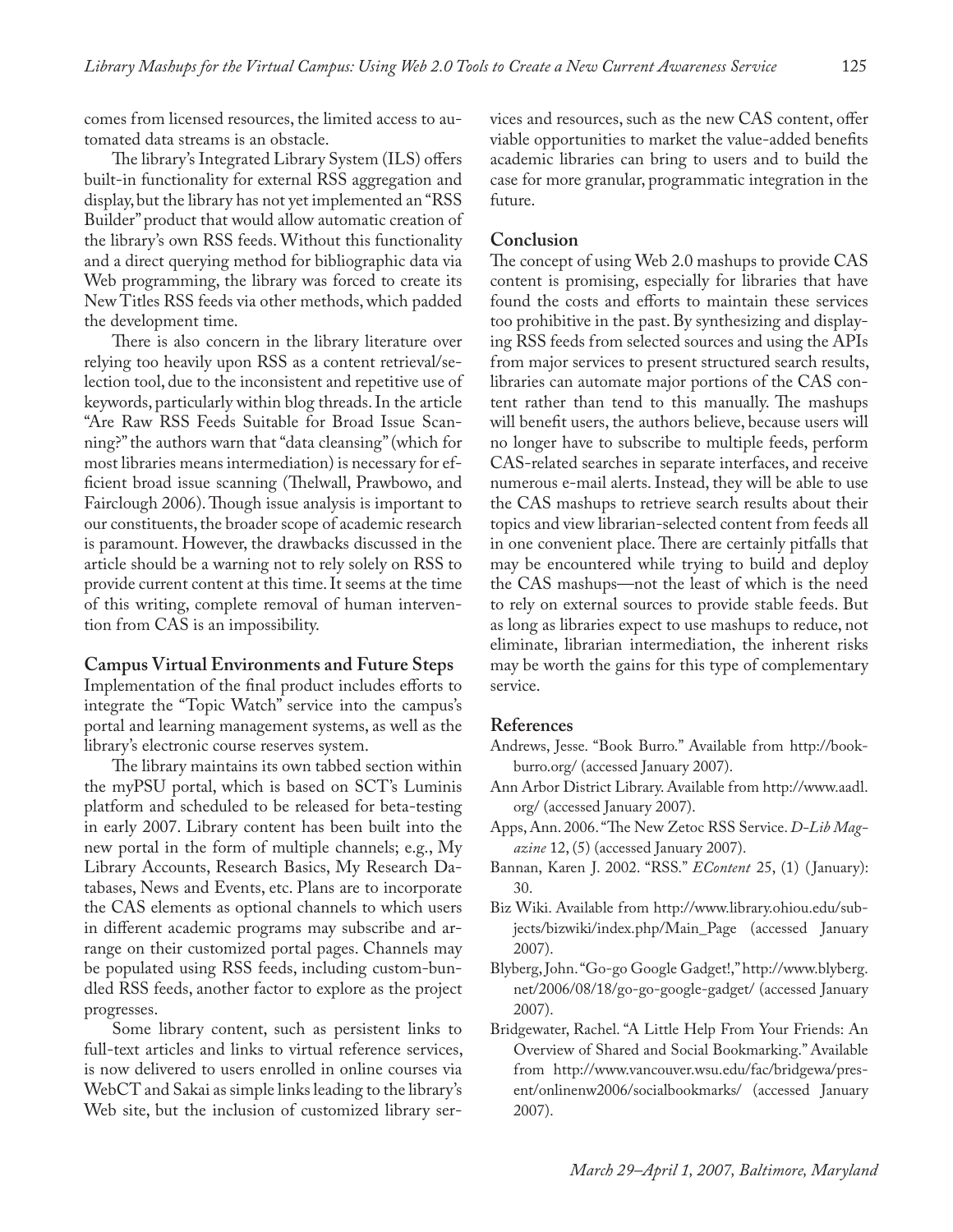- Chad, Ken, and Paul Miller. "Do Libraries matter? The Rise of Library 2.0. "
- Cheshire Public Library podcast. Available from http://www. cheshirelib.org/teens/cplpodcast.htm (accessed January 2007).
- Coombs, Karen. 2006. "Planning for Now and Then." *Library Journal* 131, (October 15): 2–3.
- Corrado, Edward M., and Heather L. Moulaison. 2006. "Integrating RSS Feeds of New Books into the Campus Course Management System." *Computers in Libraries* 26, (9) (October): 6–64.
- Curtin University of Technology. Curtin library catalogue RSS feeds. Available from http://library.curtin.edu.au/ research/rss/catalogue\_rss\_feeds.html (accessed January 2007).
- Del.icio.us. Available from http://del.icio.us/ (accessed January 2007).
- Del.icio.us/about. Available from http://del.icio.us/about/ (accessed January 2007).
- Denver Public Library. "YouTube Contest." Available from http://teens.denverlibrary.org/media/youtube.html (accessed January 2007).
- Doggdot.us d\*gg / slashdot/ del.icio.us popular. Available from http://www.diggdot.us (accessed January 2007).
- Fast Company. Fast company. Available from http://www. fastcompany.com (accessed January 2007).
- Fichter, Darlene. 2006. "Doing the Monster Mashup." *Online* 30, (4) ( Jul/Aug): 48–50.
- Flickr. Available from http://www.flickr.com/ (accessed January 2007).
- Frietag, Pete. "Daily Mashup." Available from http://www. dailymashup.com (accessed January 2007).
- Google. GoogleMaps. Available from http://maps.google. com/ (accessed January 2007).
- ———. "Searchmash." Available from http://www.searchmash.com/ (accessed January 2007).
- Harvard Business School. "HBS Working Knowledge." Available from http://hbswk.hbs.edu/ (accessed January 2007).
- Hennepin County Library. "Hennepin County Library— Subscribe to our RSS Feeds." Available from http://www. hclib.org/pub/search/RSS.cfm (accessed January 2007).
- Huwe, Terence K. 2006. "Some Best Practices for Personalizing Outreach. Building Digital Libraries." *Computers in Libraries* 26, (2) (02/01): 36.
- Kajewski, Mary Ann. 2006. "Emerging Technologies Changing Public Library Service Delivery Models. *APLIS* 19, (4) (December): 157–63.
- Kemp, David A. 1979. *Current Awareness Services*. London: Clive Blingley Ltd.
- Lansing Public Library. Podcasts from Lansing Public Library. Available from http://www.lansing.lib.il.us/podcast\_directory.htm (accessed January 2007).
- Libraries411.com public library directory, locator and maps. Available from http://www.libraries411.com (accessed January 2007).
- Library instruction wiki. Available from http://instructionwiki.org (accessed January 2007).
- Library success: A best practices wiki. Available from http:// www.libsuccess.org (accessed January 2007).
- LISWiki. Available from http://liswiki.org (accessed January 2007).
- LookSmart's Furl. Available from http://www.furl.net/ (accessed January 2007).
- Ma.gnolia.com. Available from http://ma.gnolia.com/ (accessed January 2007).
- McKiernan, Gerry. "RSS(sm): Rich Site Services." Available from http://www.public.iastate.edu/~CYBERSTACKS/ RSS.htm (accessed January 2007).
- McKiernan, Gerry. 2005. "This Just In: Web Feeds for Enhanced Library Services." *Knowledge Quest* 33, (3) ( January/February): 38–41.
- Miller, Paul. 2006. "Library 2.0: The Challenge of Disruptive Innovation." www.talis.com/resources/documents/447\_ Library\_2\_prf1.pdf (accessed January 2007).
- -. 2005. "Web 2.0: Building the New Library." ARI-*ADNE* (45) (October), http://www.ariadne.ac.uk/issue45/miller/ (accessed January 2007).
- Orange County Library System. OCLS podcast. Available from http://podcast.ocls.info/ (accessed January 2007).
- Pilgrim, Mark. "XML.com: What is RSS." 2002. (accessed January 2007).
- Princeton Public Library. BookLoversWiki. Available from http://booklovers.pbwiki.com (accessed January 2007).
- ProgrammableWeb. Available from http://www.programmableweb.com/ (accessed January 2007).
- Public Library of Charlotte & Mecklenburg County. "PLC-MC Teen Pages—LibraryLoft Podcasts." Available from http://www.libraryloft.org/podcasts.asp (accessed January 2007).
- RawSugar. Available from http://www.rawsugar.com (accessed January 2007).
- Salo, Dorothea. 2006. "Design Speaks." *Library Journal* 131, (10/15 Net Connection): 4–6.
- St. Joseph County Public Library. "SJCPL Subject Guides." Available from http://www.libraryforlife.org/subjectguides/index.php/Main\_Page (accessed January 2007).
- Stephans, Michael. 2006. "Web 2.0 and Libraries: Best Practices for Social Software." *Library Technology Reports* 42,
	- (4) ( July/August), http://www.techsource.ala.org/ltr/